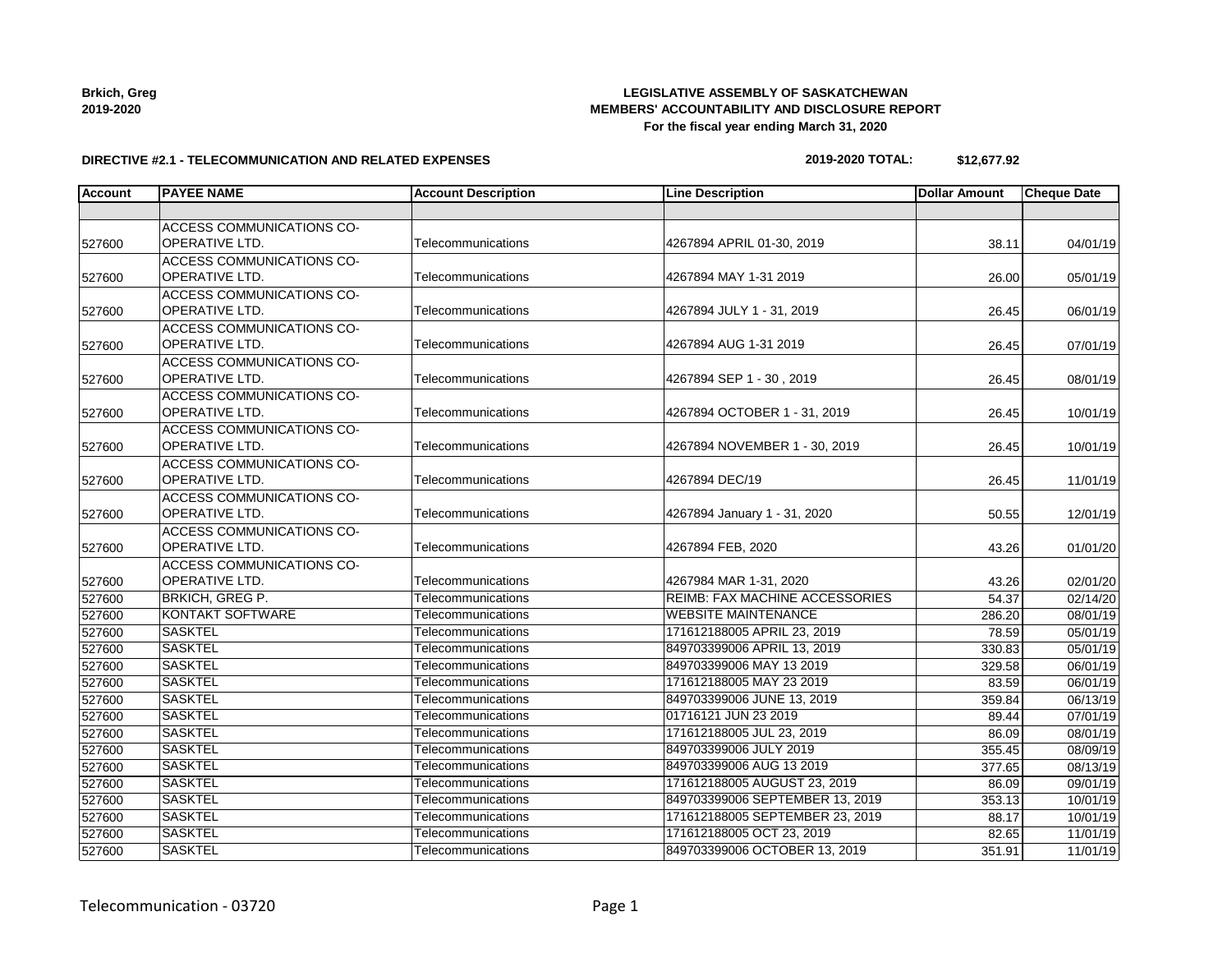| <b>Account</b> | <b>PAYEE NAME</b> | <b>Account Description</b> | <b>Line Description</b>         | <b>Dollar Amount</b> | <b>Cheque Date</b> |
|----------------|-------------------|----------------------------|---------------------------------|----------------------|--------------------|
| 527600         | SASKTEL           | Telecommunications         | 849703399006 NOV 13, 2019       | 356.54               | 11/13/19           |
| 527600         | SASKTEL           | Telecommunications         | 171612188005 NOV 23, 2019       | 88.59                | 12/01/19           |
| 527600         | SASKTEL           | Telecommunications         | 849703399006 DEC 13, 2019       | 350.11               | 12/13/19           |
| 527600         | SASKTEL           | Telecommunications         | 171612188005 DEC 23, 2019       | 284.82               | 01/01/20           |
| 527600         | SASKTEL           | Telecommunications         | 849703399006 JANUARY 13, 2020   | 349.11               | 01/13/20           |
| 527600         | SASKTEL           | Telecommunications         | 171612188005 JAN 23, 2020       | 78.59                | 02/01/20           |
| 527600         | SASKTEL           | Telecommunications         | 849703399006 FEBRUARY 13, 2020  | 351.17               | 02/03/20           |
| 527600         | <b>SASKTEL</b>    | Telecommunications         | 171612188005 FEB 23, 2020       | 78.59                | 03/01/20           |
| 527600         | <b>SASKTEL</b>    | Telecommunications         | 849703399006 MAR 13, 2020       | 351.14               | 03/13/20           |
| 527600         | SASKTEL           | Telecommunications         | 01716121 MARCH 23, 2020         | 85.60                | 03/23/20           |
| 530600         | <b>SASKTEL</b>    | Placement - Tender Ads     | 849703399006 APRIL 13, 2019     | 504.10               | 05/01/19           |
| 530600         | SASKTEL           | Placement - Tender Ads     | 849703399006 MAY 13 2019        | 504.10               | 06/01/19           |
| 530600         | <b>SASKTEL</b>    | Placement - Tender Ads     | 849703399006 JUNE 13, 2019      | 504.10               | 06/13/19           |
| 530600         | SASKTEL           | Placement - Tender Ads     | 849703399006 JULY 2019          | 504.10               | 08/09/19           |
| 530600         | <b>SASKTEL</b>    | Placement - Tender Ads     | 849703399006 AUG 13 2019        | 624.10               | 08/13/19           |
| 530600         | <b>SASKTEL</b>    | Placement - Tender Ads     | 849703399006 SEPTEMBER 13, 2019 | 504.10               | 10/01/19           |
| 530600         | <b>SASKTEL</b>    | Placement - Tender Ads     | 849703399006 OCTOBER 13, 2019   | 516.10               | 11/01/19           |
| 530600         | <b>SASKTEL</b>    | Placement - Tender Ads     | 849703399006 NOV 13, 2019       | 726.10               | 11/13/19           |
| 530600         | SASKTEL           | Placement - Tender Ads     | 849703399006 DEC 13, 2019       | 516.10               | 12/13/19           |
| 530600         | <b>SASKTEL</b>    | Placement - Tender Ads     | 849703399006 JANUARY 13, 2020   | 516.10               | 01/13/20           |
| 530600         | SASKTEL           | Placement - Tender Ads     | 849703399006 FEBRUARY 13, 2020  | 610.60               | 02/03/20           |
| 530600         | <b>SASKTEL</b>    | Placement - Tender Ads     | 849703399006 MAR 13, 2020       | 520.60               | 03/13/20           |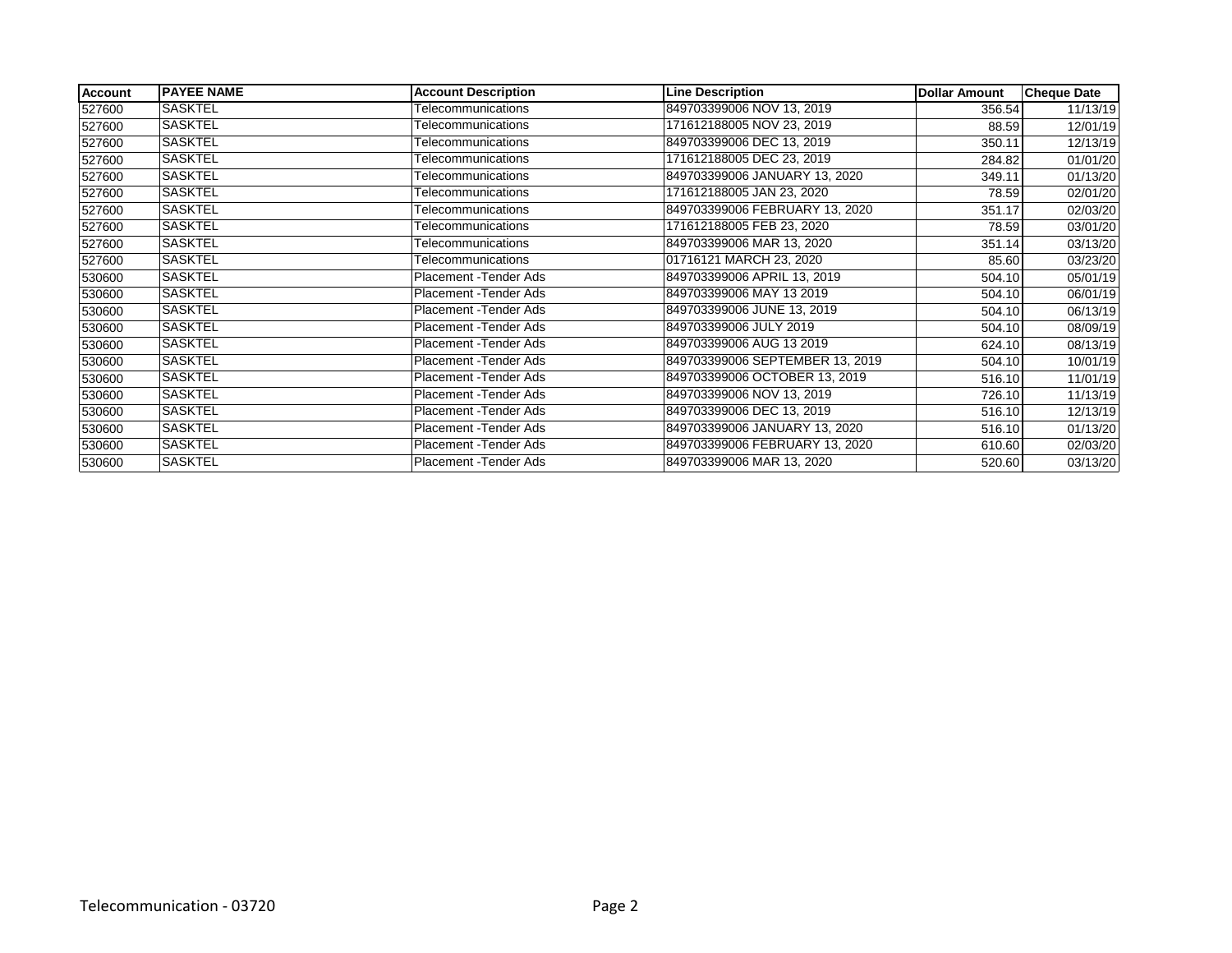## **LEGISLATIVE ASSEMBLY OF SASKATCHEWAN MEMBERS' ACCOUNTABILITY AND DISCLOSURE REPORT For the fiscal year ending March 31, 2020**

#### **DIRECTIVE #3.1 - MLA TRAVEL AND LIVING EXPENSES**

## **2019-2020 TOTAL: \$36,156.36**

| <b>Account</b> | <b>PAYEE NAME</b>      | <b>Account Description</b>  | <b>Line Description</b>            | <b>Dollar Amount</b> | <b>Cheque Date</b> |
|----------------|------------------------|-----------------------------|------------------------------------|----------------------|--------------------|
|                |                        |                             |                                    |                      |                    |
| 541900         | BRKICH, GREG P.        | Elected Rep - Travel        | MLA TRAVEL APRIL 1 - 17, 2019      | 3,871.40             | 04/18/19           |
| 541900         | BRKICH, GREG P.        | Elected Rep - Travel        | MLA TRAVEL APRIL 18-MAY 11 2019    | 3,342.50             | 05/13/19           |
| 541900         | BRKICH, GREG P.        | Elected Rep - Travel        | MLA TRAVEL MAY 13-JUN 17 2019      | 2,442.24             | 07/01/19           |
| 541900         | <b>BRKICH, GREG P.</b> | Elected Rep - Travel        | MLA TRAVEL JUN 18-JUL 5 2019       | 1,813.38             | 07/09/19           |
| 541900         | BRKICH, GREG P.        | Elected Rep - Travel        | MLA TRAVEL JUNE 12-17, 2019        | 2,485.58             | 08/01/19           |
| 541900         | BRKICH, GREG P.        | <b>Elected Rep - Travel</b> | MLA TRAVEL JULY 6-AUG 1 2019       | 1,877.92             | 08/02/19           |
| 541900         | BRKICH, GREG P.        | Elected Rep - Travel        | MLA TRAVEL AUG 2-24 2019           | 1,495.69             | 09/06/19           |
| 541900         | <b>BRKICH, GREG P.</b> | <b>Elected Rep - Travel</b> | MLA TRAVEL SEP 19-22 2019          | 1,967.32             | 10/01/19           |
| 541900         | <b>BRKICH, GREG P.</b> | <b>Elected Rep - Travel</b> | MLA TRAVEL AUG 27-SEP 27 2019      | 1,590.40             | 10/01/19           |
| 541900         | <b>BRKICH, GREG P.</b> | Elected Rep - Travel        | MLA TRAVEL OCT 1-NOV 2, 2019       | 1,584.77             | 11/04/19           |
| 541900         | BRKICH, GREG P.        | Elected Rep - Travel        | MLA TRAVEL NOV 4-26, 2019          | 2,094.74             | 12/10/19           |
| 541900         | BRKICH, GREG P.        | Elected Rep - Travel        | MLA TRAVEL DEC 4-8, 2019           | 2,598.91             | 12/23/19           |
| 541900         | <b>BRKICH, GREG P.</b> | <b>Elected Rep - Travel</b> | MLA TRAVEL NOV 27-DEC 14, 2019     | 1,718.32             | 12/27/19           |
|                |                        |                             | MLA TRAVEL DEC 16, 2019 TO JAN 17, |                      |                    |
| 541900         | BRKICH, GREG P.        | <b>Elected Rep - Travel</b> | 2019                               | 1,288.17             | 01/23/20           |
| 541900         | <b>BRKICH, GREG P.</b> | Elected Rep - Travel        | MLA TRAVEL JAN 20- FEB 13, 2020    | 2,042.22             | 02/20/20           |
| 541900         | BRKICH, GREG P.        | Elected Rep - Travel        | MLA TRAVEL FEB 20-MAR 9, 2020      | 2,786.65             | 03/11/20           |
| 541900         | <b>BRKICH, GREG P.</b> | <b>Elected Rep - Travel</b> | MLA TRAVEL MARCH 10-31,2020        | 1,156.15             | 03/31/20           |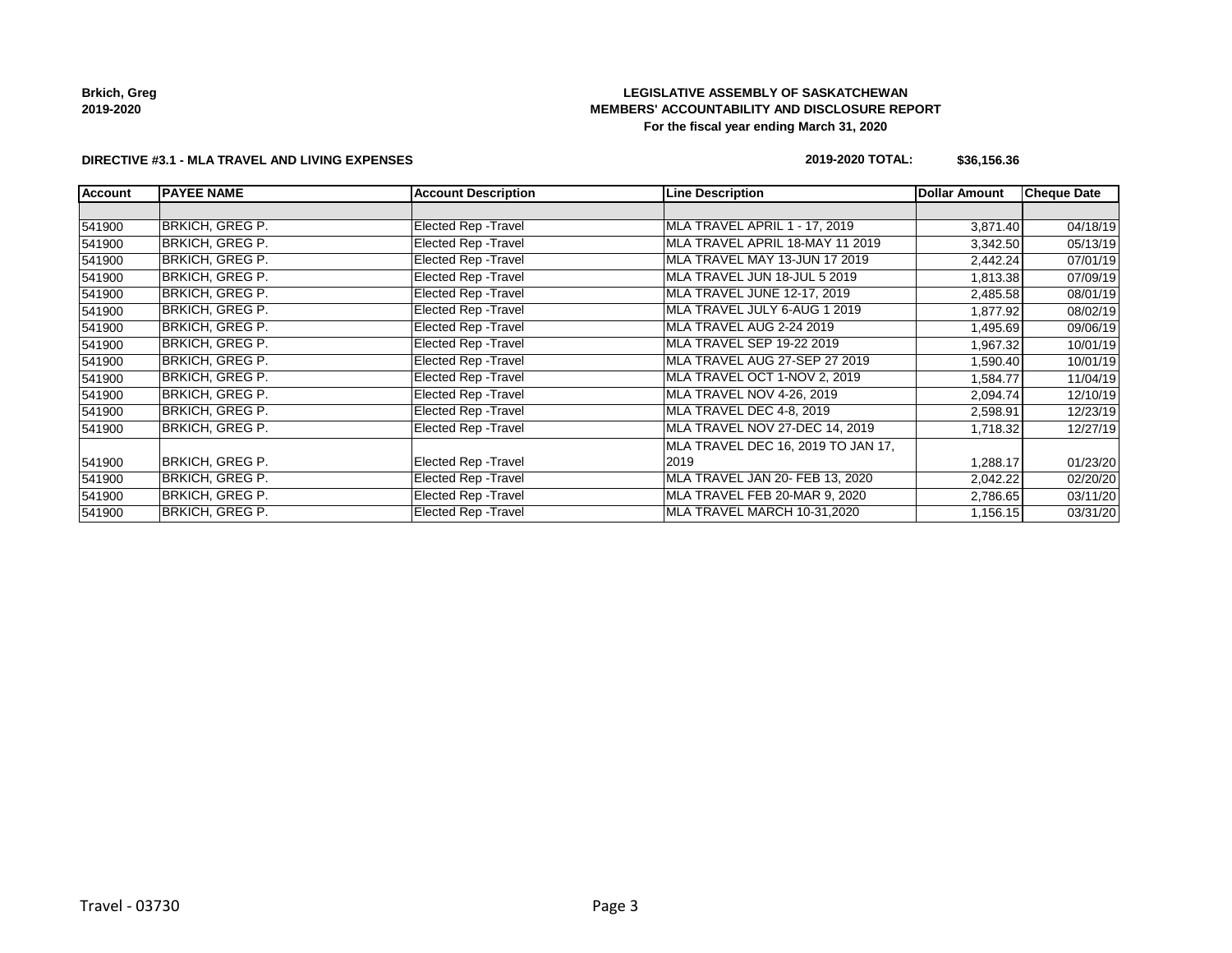| Brkich, Greg |  |
|--------------|--|
| 2019-2020    |  |

## **LEGISLATIVE ASSEMBLY OF SASKATCHEWAN MEMBERS' ACCOUNTABILITY AND DISCLOSURE REPORT For the fiscal year ending March 31, 2020**

# **DIRECTIVE #4.1 - CONSTITUENCY SERVICE EXPENSES**

## **2019-2020 TOTAL: \$38,703.72**

| <b>Account</b>   | <b>PAYEE NAME</b>                                              | <b>Account Description</b>                                             | <b>Line Description</b>                        | <b>Dollar Amount</b> | <b>Cheque Date</b>   |
|------------------|----------------------------------------------------------------|------------------------------------------------------------------------|------------------------------------------------|----------------------|----------------------|
|                  |                                                                |                                                                        |                                                |                      |                      |
| 522000           | RANSOM, ROBERT                                                 | Rent of Ground, Buildings and Other Space   APRIL 2019 MLA OFFICE RENT |                                                | 1,100.00             | 04/01/19             |
| 522000           | RANSOM, ROBERT                                                 | Rent of Ground, Buildings and Other Space                              | MAY 2019 MLA OFFICE RENT                       | 1,100.00             | 04/12/19             |
| 522000           | RANSOM, ROBERT                                                 | Rent of Ground, Buildings and Other Space                              | JUNE 2019 MLA OFFICE RENT                      | 1,100.00             | 05/15/19             |
| 522000           | RANSOM, ROBERT                                                 | Rent of Ground, Buildings and Other Space                              | JULY 2019 MLA OFFICE RENT                      | 1,100.00             | 06/12/19             |
| 522000           | RANSOM, ROBERT                                                 | Rent of Ground, Buildings and Other Space                              | <b>AUGUST 2019 MLA OFFICE RENT</b>             | 1,100.00             | 07/18/19             |
| 522000           | RANSOM, ROBERT                                                 | Rent of Ground, Buildings and Other Space                              | SEPTEMBER 2019 MLA OFFICE RENT                 | 1,100.00             | 08/02/19             |
| 522000           | RANSOM, ROBERT                                                 | Rent of Ground, Buildings and Other Space                              | OCTOBER 2019 MLA OFFICE RENT                   | 1,100.00             | 09/10/19             |
| 522000           | RANSOM, ROBERT                                                 | Rent of Ground, Buildings and Other Space                              | NOVEMBER 2019 MLA OFFICE RENT                  | 1,100.00             | 10/01/19             |
| 522000           | RANSOM, ROBERT                                                 | Rent of Ground, Buildings and Other Space                              | DECEMBER 2019 MLA OFFICE RENT                  | 1,100.00             | 11/05/19             |
| 522000           | RANSOM, ROBERT                                                 | Rent of Ground, Buildings and Other Space                              | JANUARY 2020 MLA OFFICE RENT                   | 1,100.00             | 12/03/19             |
| 522000           | RANSOM, ROBERT                                                 | Rent of Ground, Buildings and Other Space                              | FEBRUARY 2020 MLA OFFICE RENT                  | 1,100.00             | 01/06/20             |
| 522000           | RANSOM, ROBERT                                                 | Rent of Ground, Buildings and Other Space                              | MARCH 2020 MLA OFFICE RENT                     | 1,100.00             | 02/07/20             |
| 522200           | MINISTER OF FINANCE-MINISTRY OF<br><b>CENTRAL SERVICES</b>     | Rent of Photocopiers                                                   | PHOTOCOPIER SERVICE FEES 19/20                 | 100.00               | 01/01/20             |
| 522200           | <b>SUCCESS OFFICE SYSTEMS</b>                                  | <b>Rent of Photocopiers</b>                                            | <b>COPIER CHARGES</b>                          | 73.98                | 04/01/19             |
| 522200           | <b>SUCCESS OFFICE SYSTEMS</b>                                  | <b>Rent of Photocopiers</b>                                            | <b>COPIER CHARGES</b>                          | 73.67                | 05/01/19             |
| 522200           | <b>SUCCESS OFFICE SYSTEMS</b>                                  | Rent of Photocopiers                                                   | <b>COPIER CHARGES</b>                          | 75.84                | 06/03/19             |
| 522200           | <b>SUCCESS OFFICE SYSTEMS</b>                                  | <b>Rent of Photocopiers</b>                                            | <b>COPIER CHARGES</b>                          | 89.04                | 07/01/19             |
| 522200           | <b>SUCCESS OFFICE SYSTEMS</b>                                  | Rent of Photocopiers                                                   | <b>COPIER CHARGES</b>                          | 68.08                | 07/02/19             |
| 522200           | <b>SUCCESS OFFICE SYSTEMS</b>                                  | Rent of Photocopiers                                                   | <b>COPIER CHARGES</b>                          | 81.33                | 08/19/19             |
| 522200           | <b>SUCCESS OFFICE SYSTEMS</b>                                  | Rent of Photocopiers                                                   | <b>COPIER CHARGES</b>                          | 68.53                | 09/12/19             |
| 522200           | <b>SUCCESS OFFICE SYSTEMS</b>                                  | Rent of Photocopiers                                                   | <b>COPIER CHARGES</b>                          | 65.34                | 12/01/19             |
| 522200           | <b>SUCCESS OFFICE SYSTEMS</b><br><b>SUCCESS OFFICE SYSTEMS</b> | <b>Rent of Photocopiers</b><br>Rent of Photocopiers                    | <b>COPIER CHARGES</b><br><b>COPIER CHARGES</b> | 60.70                | 12/01/19             |
| 522200<br>522200 | <b>SUCCESS OFFICE SYSTEMS</b>                                  | <b>Rent of Photocopiers</b>                                            | <b>COPIER CHARGES</b>                          | 78.28<br>67.14       | 12/02/19<br>01/02/20 |
| 522200           | <b>SUCCESS OFFICE SYSTEMS</b>                                  | Rent of Photocopiers                                                   | <b>COPIER CHARGES</b>                          | 67.52                | 02/03/20             |
|                  |                                                                |                                                                        |                                                |                      |                      |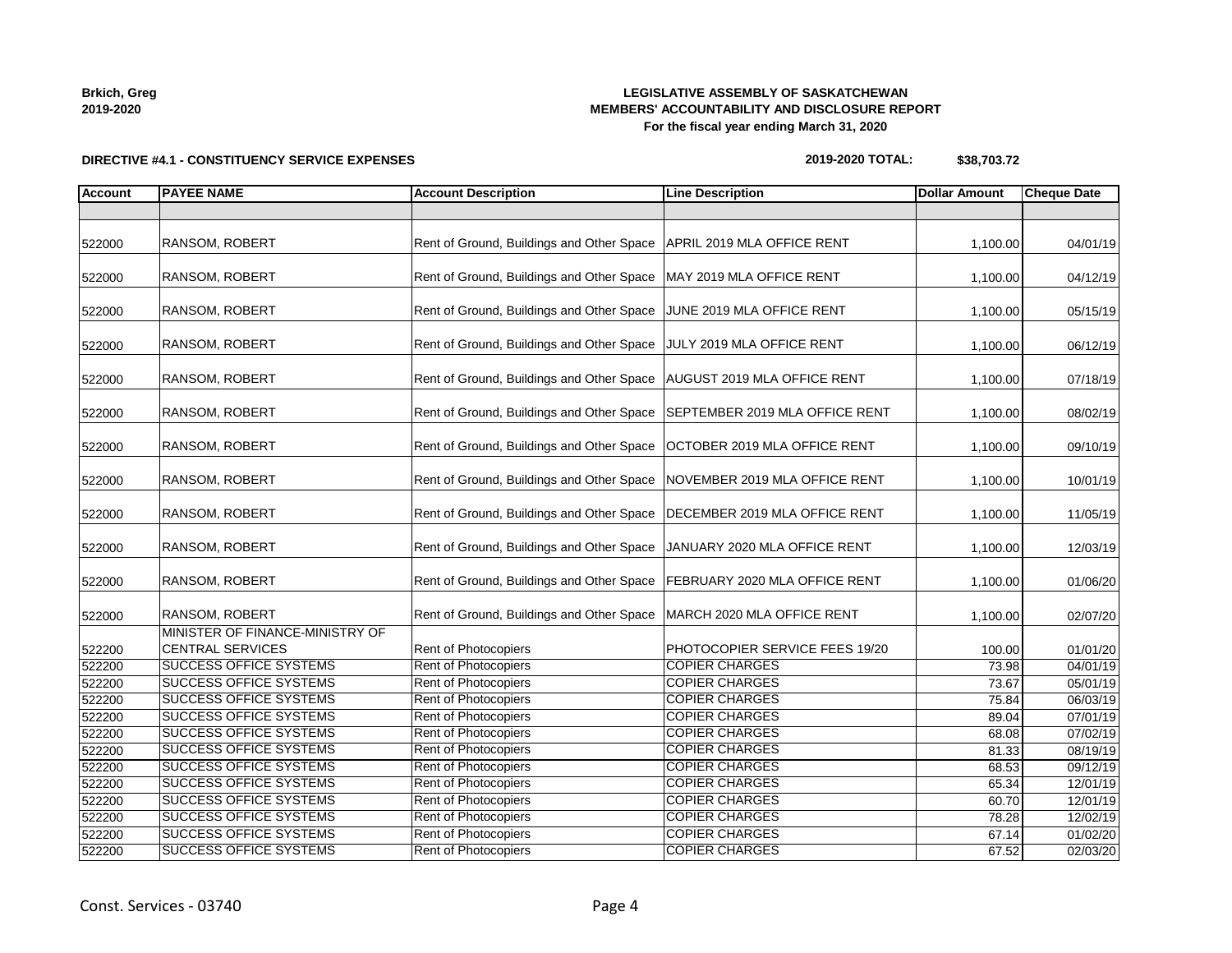| <b>Account</b> | <b>PAYEE NAME</b>               | <b>Account Description</b>           | <b>Line Description</b>            | <b>Dollar Amount</b> | <b>Cheque Date</b> |
|----------------|---------------------------------|--------------------------------------|------------------------------------|----------------------|--------------------|
| 522200         | <b>SUCCESS OFFICE SYSTEMS</b>   | Rent of Photocopiers                 | <b>COPIER CHARGES</b>              | 65.56                | 03/01/20           |
| 522500         | CLIFF SHAW AGENCIES LTD.        | <b>Insurance Premiums</b>            | <b>INSURANCE PREMIUMS</b>          | 536.36               | 10/22/19           |
| 522700         | RANSOM, ROBERT                  | Utilities - Electricity and Nat Gas  | MLA OFFICE UTILITIES JUL/18-SEP/19 | 577.19               | 01/01/20           |
| 522700         | SASKENERGY INCORPORATED         | Utilities - Electricity and Nat Gas  | 77597100005 APRIL 26, 2019         | 56.42                | 05/01/19           |
| 522700         | SASKENERGY INCORPORATED         | Utilities - Electricity and Nat Gas  | 77597100005 MAY 28 2019            | 47.81                | 06/01/19           |
| 522700         | SASKENERGY INCORPORATED         | Utilities - Electricity and Nat Gas  | 77597100005 JUN 26 2019            | 40.43                | 07/01/19           |
| 522700         | SASKENERGY INCORPORATED         | Utilities - Electricity and Nat Gas  | 77597100005 JUL 26 2019            | 40.43                | 08/01/19           |
| 522700         | SASKENERGY INCORPORATED         | Utilities -Electricity and Nat Gas   | 77597100005 AUG 27 2019            | 40.43                | 09/01/19           |
| 522700         | SASKENERGY INCORPORATED         | Utilities - Electricity and Nat Gas  | 77597100005 SEP 26 2019            | 41.67                | 10/01/19           |
| 522700         | SASKENERGY INCORPORATED         | Utilities - Electricity and Nat Gas  | 77597100005 OCT 28 2019            | 53.35                | 11/01/19           |
| 522700         | SASKENERGY INCORPORATED         | Utilities - Electricity and Nat Gas  | 775 971 0000 5 NOV 27, 2019        | 61.98                | 12/01/19           |
| 522700         | SASKENERGY INCORPORATED         | Utilities -Electricity and Nat Gas   | 77597100005 DEC 27, 2019           | 62.57                | 01/01/20           |
| 522700         | SASKENERGY INCORPORATED         | Utilities - Electricity and Nat Gas  | 77597100005 JAN 20, 2020           | 73.04                | 02/01/20           |
| 522700         | SASKENERGY INCORPORATED         | Utilities - Electricity and Nat Gas  | 77597100005 FEB 26, 2020           | 66.26                | 03/01/20           |
| 522700         | SASKENERGY INCORPORATED         | Utilities - Electricity and Nat Gas  | 77597100005 MAR 27, 2020           | 63.20                | 03/27/20           |
| 522700         | SASKPOWER CORPORATION           | Utilities - Electricity and Nat Gas  | 500000848563 APRIL 26, 2019        | 107.83               | 05/01/19           |
| 522700         | SASKPOWER CORPORATION           | Utilities - Electricity and Nat Gas  | 500000848563 MAY 28 2019           | 98.33                | 06/01/19           |
| 522700         | SASKPOWER CORPORATION           | Utilities - Electricity and Nat Gas  | 500000848563 JUN 26 2019           | 82.35                | 07/01/19           |
| 522700         | SASKPOWER CORPORATION           | Utilities - Electricity and Nat Gas  | 500000848563 JUL 25 2019           | 105.01               | 08/01/19           |
| 522700         | SASKPOWER CORPORATION           | Utilities -Electricity and Nat Gas   | 500000848563 AUG 28 2019           | 98.96                | 09/01/19           |
| 522700         | SASKPOWER CORPORATION           | Utilities - Electricity and Nat Gas  | 500000848563 SEP 26 2019           | 110.30               | 10/01/19           |
| 522700         | SASKPOWER CORPORATION           | Utilities - Electricity and Nat Gas  | 500000848563 OCT 28 2019           | 115.12               | 11/01/19           |
| 522700         | SASKPOWER CORPORATION           | Utilities - Electricity and Nat Gas  | 5000 0084 8563 NOV 27, 2019        | 95.08                | 12/01/19           |
| 522700         | SASKPOWER CORPORATION           | Utilities -Electricity and Nat Gas   | 500000848563 DEC 27, 2019          | 89.02                | 01/01/20           |
| 522700         | SASKPOWER CORPORATION           | Utilities - Electricity and Nat Gas  | 2349-0050-1989 JAN 28, 2020        | 106.04               | 02/01/20           |
| 522700         | <b>SASKPOWER CORPORATION</b>    | Utilities - Electricity and Nat Gas  | 500000848563 FEB 26, 2020          | 94.13                | 03/01/20           |
| 522700         | SASKPOWER CORPORATION           | Utilities - Electricity and Nat Gas  | 500000848563 MAR 27, 2020          | 94.13                | 03/27/20           |
| 525000         | LYKE, LAVONNE                   | Postal, Courier, Freight and Related | <b>POSTAGE</b>                     | 40.95                | 01/28/20           |
| 525000         | LYKE, LAVONNE                   | Postal, Courier, Freight and Related | <b>POSTAGE</b>                     | 56.89                | 03/30/20           |
|                | MINISTER OF FINANCE-MINISTRY OF |                                      |                                    |                      |                    |
| 525000         | <b>CENTRAL SERVICES</b>         | Postal, Courier, Freight and Related | JUNE 2019 MAIL SERVICES            | 1,266.82             | 07/15/19           |
|                | MINISTER OF FINANCE-MINISTRY OF |                                      |                                    |                      |                    |
| 525000         | CENTRAL SERVICES                | Postal, Courier, Freight and Related | <b>DECEMBER MAILOUTS</b>           | 684.09               | 02/18/20           |
| 525000         | PETIT, DONNA M.                 | Postal, Courier, Freight and Related | <b>POSTAGE</b>                     | 26.31                | 05/01/19           |
| 525000         | PETIT, DONNA M.                 | Postal, Courier, Freight and Related | <b>POSTAGE</b>                     | 20.16                | 05/22/19           |
| 525000         | PETIT, DONNA M.                 | Postal, Courier, Freight and Related | <b>POSTAGE</b>                     | 33.06                | 06/10/19           |
| 525000         | PETIT, DONNA M.                 | Postal, Courier, Freight and Related | <b>POSTAGE</b>                     | 25.42                | 07/01/19           |
| 525000         | PETIT, DONNA M.                 | Postal, Courier, Freight and Related | <b>POSTAGE</b>                     | 45.24                | 07/18/19           |
| 525000         | PETIT, DONNA M.                 | Postal, Courier, Freight and Related | <b>POSTAGE</b>                     | 14.34                | 08/23/19           |
| 525000         | PETIT, DONNA M.                 | Postal, Courier, Freight and Related | <b>POSTAGE</b>                     | 19.73                | 09/05/19           |
| 525000         | PETIT, DONNA M.                 | Postal, Courier, Freight and Related | <b>POSTAGE</b>                     | 11.97                | 10/01/19           |
| 525000         | PETIT, DONNA M.                 | Postal, Courier, Freight and Related | <b>POSTAGE</b>                     | 66.85                | 11/01/19           |
| 525000         | PETIT, DONNA M.                 | Postal, Courier, Freight and Related | <b>POSTAGE</b>                     | 40.52                | 12/11/19           |
| 525000         | PETIT, DONNA M.                 | Postal, Courier, Freight and Related | <b>POSTAGE</b>                     | 87.85                | 01/16/20           |
| 525000         | SASKATCHEWAN PARTY CAUCUS       | Postal, Courier, Freight and Related | <b>POSTAGE</b>                     | 19.53                | 09/01/19           |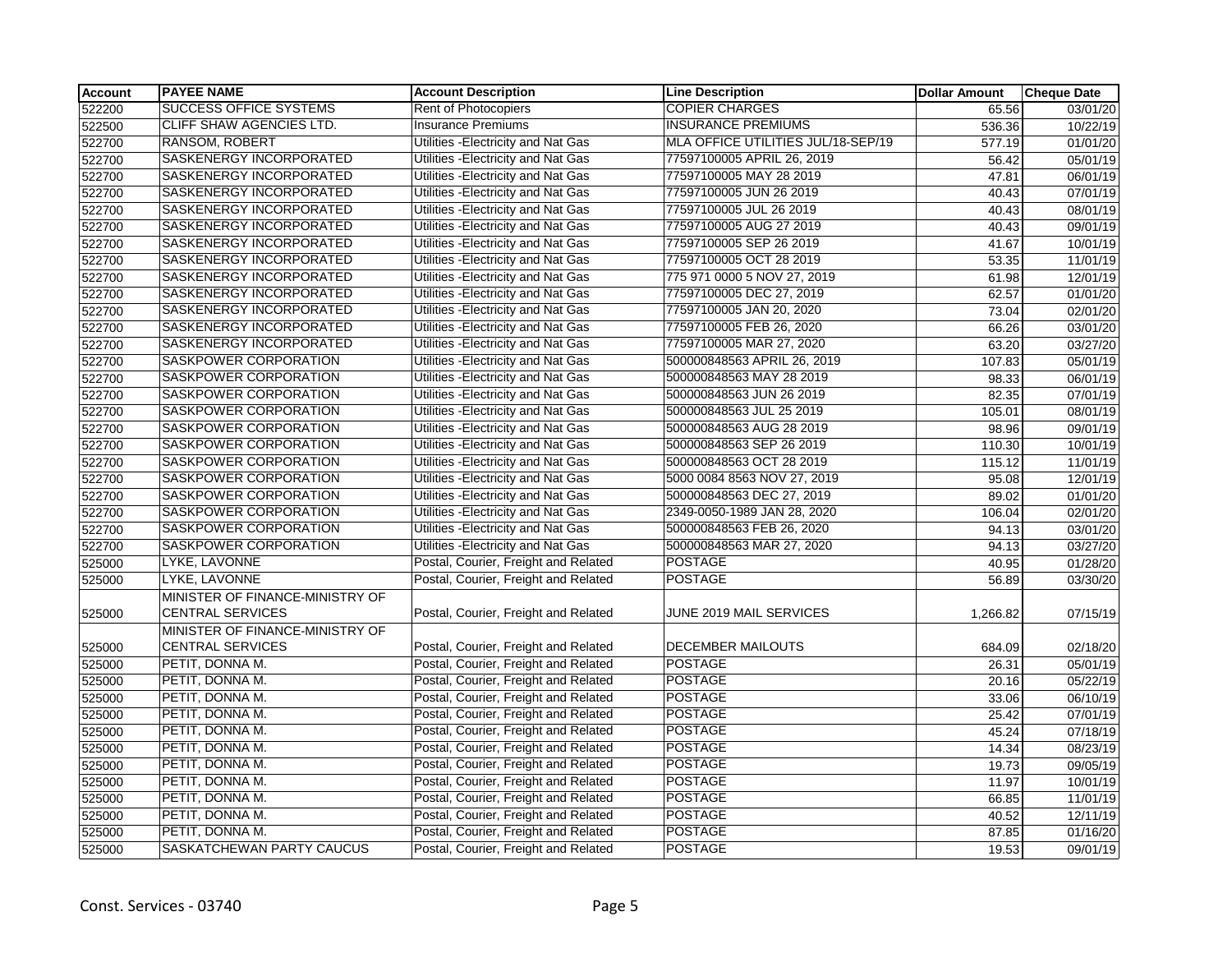| <b>Account</b> | <b>PAYEE NAME</b>               | <b>Account Description</b>      | <b>Line Description</b>       | <b>Dollar Amount</b> | <b>Cheque Date</b> |
|----------------|---------------------------------|---------------------------------|-------------------------------|----------------------|--------------------|
|                |                                 |                                 | <b>REIMB: JUNE CONFERENCE</b> |                      |                    |
| 529200         | BRKICH, GREG P.                 | Professional Development        | <b>REGISTRATION</b>           | 547.55               | 08/01/19           |
|                |                                 |                                 | <b>REIMB: SEPT CONFERENCE</b> |                      |                    |
| 529200         | <b>BRKICH, GREG P.</b>          | <b>Professional Development</b> | <b>REGISTRATION FEE</b>       | 547.55               | 08/01/19           |
| 530300         | <b>MARU GROUP CANADA INC.</b>   | Primary Research/Focus group    | Ad Hoc Research               | 632.98               | 05/01/19           |
| 530300         | MARU GROUP CANADA INC.          | Primary Research/Focus group    | Ad Hoc Research               | 632.98               | 08/01/19           |
| 530300         | MARU GROUP CANADA INC.          | Primary Research/Focus group    | AD HOC RESEARCH               | 661.11               | 11/01/19           |
| 530300         | MARU GROUP CANADA INC.          | Primary Research/Focus group    | Ad Hoc Research               | 661.11               | 03/01/20           |
| 530500         | 101142236 SASKATCHEWAN LTD.     | Media Placement                 | <b>ADVERTISING</b>            | 199.00               | 06/01/19           |
| 530500         | 101142236 SASKATCHEWAN LTD.     | <b>Media Placement</b>          | <b>ADVERTISING</b>            | 219.00               | 01/01/20           |
| 530500         | 101142236 SASKATCHEWAN LTD.     | Media Placement                 | <b>ADVERTISING</b>            | 219.00               | 01/01/20           |
| 530500         | 101142236 SASKATCHEWAN LTD.     | <b>Media Placement</b>          | <b>ADVERTISING</b>            | 219.00               | 01/16/20           |
| 530500         | 629112 SASKATCHEWAN LTD.        | Media Placement                 | <b>ADVERTISING</b>            | 299.00               | 07/01/19           |
|                | CRAIK WARRIORS SENIOR HOCKEY    |                                 |                               |                      |                    |
| 530500         | <b>PROGRAM</b>                  | Media Placement                 | <b>ADVERTISING</b>            | 100.00               | 11/13/19           |
| 530500         | <b>DAVIDSON LEADER</b>          | Media Placement                 | <b>ADVERTISING</b>            | 125.00               | 05/01/19           |
| 530500         | <b>DAVIDSON LEADER</b>          | Media Placement                 | <b>ADVERTISING</b>            | 156.09               | 06/01/19           |
| 530500         | <b>DAVIDSON LEADER</b>          | <b>Media Placement</b>          | <b>ADVERTISING</b>            | 285.70               | 07/01/19           |
| 530500         | <b>DAVIDSON LEADER</b>          | Media Placement                 | <b>ADVERTISING</b>            | 150.50               | 10/01/19           |
| 530500         | <b>DAVIDSON LEADER</b>          | <b>Media Placement</b>          | <b>ADVERTISING</b>            | 216.83               | 12/01/19           |
| 530500         | <b>DAVIDSON LEADER</b>          | Media Placement                 | <b>ADVERTISING</b>            | 200.00               | 12/01/19           |
| 530500         | <b>DAVIDSON LEADER</b>          | Media Placement                 | ADVERTISING                   | 132.64               | 01/01/20           |
| 530500         | <b>DAVIDSON LEADER</b>          | Media Placement                 | <b>ADVERTISING</b>            | 190.92               | 01/01/20           |
| 530500         | <b>DAVIDSON LEADER</b>          | Media Placement                 | <b>ADVERTISING</b>            | 238.09               | 01/01/20           |
| 530500         | HANLEY, TOWN OF                 | Media Placement                 | <b>ADVERTISING</b>            | 35.00                | 06/01/19           |
| 530500         | HANLEY, TOWN OF                 | Media Placement                 | <b>ADVERTISING</b>            | 35.00                | 08/01/19           |
| 530500         | HANLEY, TOWN OF                 | Media Placement                 | <b>ADVERTISING</b>            | 35.00                | 10/01/19           |
| 530500         | HANLEY, TOWN OF                 | <b>Media Placement</b>          | <b>ADVERTISING</b>            | 35.00                | 11/21/19           |
| 530500         | HANLEY, TOWN OF                 | Media Placement                 | <b>ADVERTISING</b>            | 35.00                | 01/13/20           |
| 530500         | HANLEY, TOWN OF                 | Media Placement                 | ADVERTISING                   | 35.00                | 03/16/20           |
| 530500         | KENASTON WHEATLAND LIBRARY      | Media Placement                 | <b>ADVERTISING</b>            | 45.00                | 11/01/19           |
| 530500         | <b>LAST MOUNTAIN TIMES LTD.</b> | Media Placement                 | <b>ADVERTISING</b>            | 352.80               | 06/01/19           |
| 530500         | LAST MOUNTAIN TIMES LTD.        | <b>Media Placement</b>          | <b>ADVERTISING</b>            | 164.43               | 07/01/19           |
| 530500         | LAST MOUNTAIN TIMES LTD.        | Media Placement                 | <b>ADVERTISING</b>            | 403.20               | 07/01/19           |
| 530500         | LAST MOUNTAIN TIMES LTD.        | Media Placement                 | ADVERTISING                   | 102.00               | 11/01/19           |
| 530500         | <b>LAST MOUNTAIN TIMES LTD.</b> | Media Placement                 | <b>ADVERTISING</b>            | 170.00               | 11/04/19           |
| 530500         | PNG PRAIRIE NEWSPAPER GROUP     | <b>Media Placement</b>          | <b>ADVERTISING</b>            | 49.17                | 05/01/19           |
| 530500         | PNG PRAIRIE NEWSPAPER GROUP     | Media Placement                 | ADVERTISING                   | 118.12               | 06/01/19           |
| 530500         | PNG PRAIRIE NEWSPAPER GROUP     | <b>Media Placement</b>          | <b>ADVERTISING</b>            | 40.00                | 07/01/19           |
| 530500         | PNG PRAIRIE NEWSPAPER GROUP     | Media Placement                 | <b>ADVERTISING</b>            | 50.00                | 11/01/19           |
| 530500         | PNG PRAIRIE NEWSPAPER GROUP     | <b>Media Placement</b>          | <b>ADVERTISING</b>            | 50.00                | 11/13/19           |
| 530500         | PNG PRAIRIE NEWSPAPER GROUP     | Media Placement                 | <b>ADVERTISING</b>            | 45.00                | 11/13/19           |
| 530500         | PNG PRAIRIE NEWSPAPER GROUP     | Media Placement                 | <b>ADVERTISING</b>            | 170.10               | 12/18/19           |
| 530500         | PNG PRAIRIE NEWSPAPER GROUP     | <b>Media Placement</b>          | <b>ADVERTISING</b>            | 89.44                | 01/01/20           |
| 530500         | PNG PRAIRIE NEWSPAPER GROUP     | <b>Media Placement</b>          | <b>ADVERTISING</b>            | 297.00               | 01/15/20           |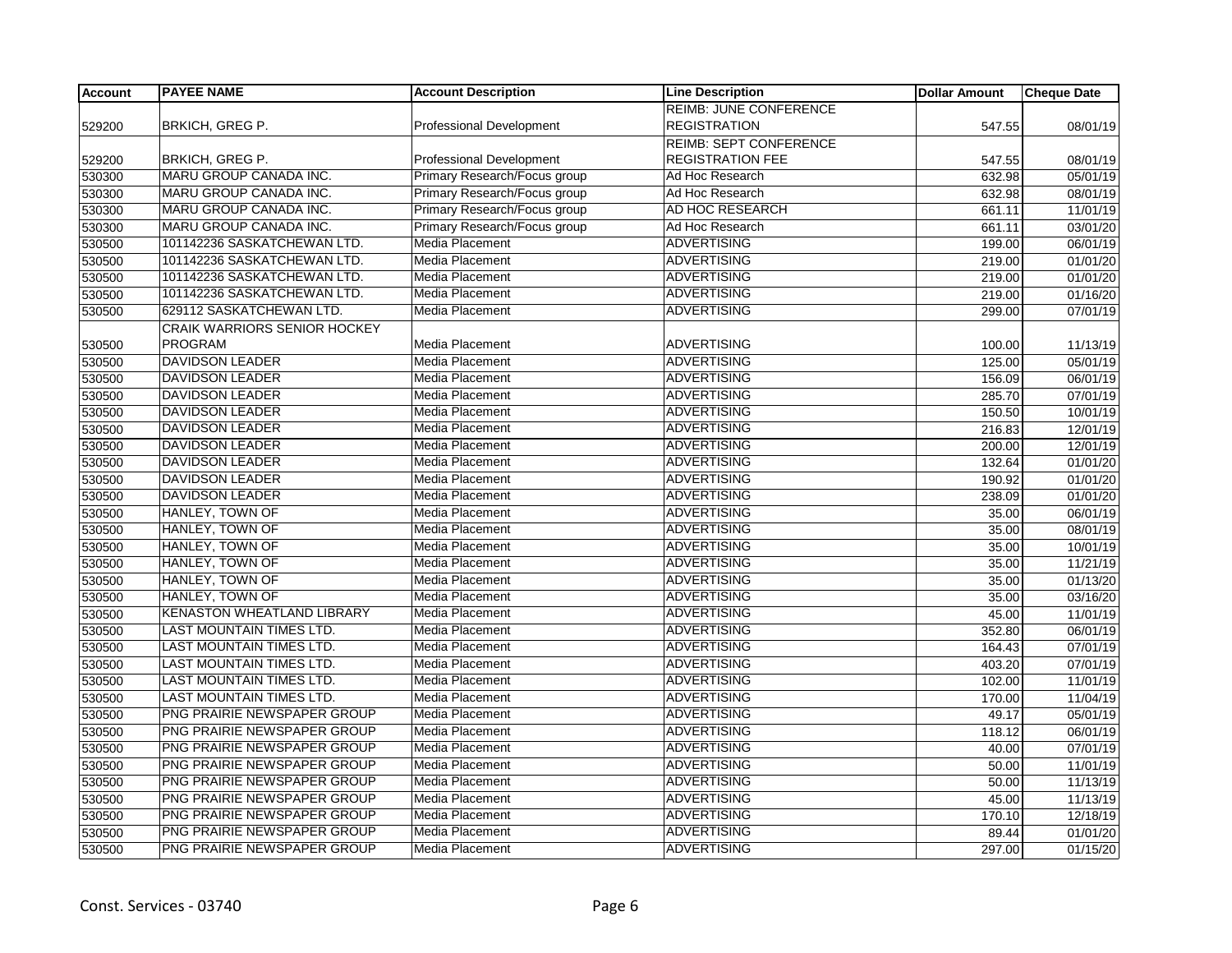| <b>Account</b> | <b>PAYEE NAME</b>             | <b>Account Description</b>         | <b>Line Description</b> | <b>Dollar Amount</b> | <b>Cheque Date</b> |
|----------------|-------------------------------|------------------------------------|-------------------------|----------------------|--------------------|
|                | RAYMORE ROCKETS SENIOR HOCKEY |                                    |                         |                      |                    |
| 530500         | <b>CLUB</b>                   | Media Placement                    | <b>ADVERTISING</b>      | 200.00               | 12/01/19           |
| 530500         | THE HERALD                    | <b>Media Placement</b>             | <b>ADVERTISING</b>      | 60.00                | 07/02/19           |
| 530500         | THE HERALD                    | <b>Media Placement</b>             | <b>ADVERTISING</b>      | 125.00               | 11/05/19           |
| 530500         | THE HERALD                    | Media Placement                    | <b>ADVERTISING</b>      | 75.00                | 12/17/19           |
| 530500         | THE HERALD                    | Media Placement                    | <b>ADVERTISING</b>      | 125.00               | 03/24/20           |
| 530500         | <b>WATROUS MANITOU</b>        | Media Placement                    | ADVERTISING - NO GST    | 40.00                | 05/01/19           |
| 530500         | <b>WATROUS MANITOU</b>        | Media Placement                    | <b>ADVERTISING</b>      | 35.00                | 06/03/19           |
| 530500         | <b>WATROUS MANITOU</b>        | <b>Media Placement</b>             | <b>ADVERTISING</b>      | 64.64                | 11/12/19           |
| 530500         | <b>WATROUS MANITOU</b>        | <b>Media Placement</b>             | <b>ADVERTISING</b>      | 88.46                | 11/12/19           |
| 530500         | <b>WATROUS MANITOU</b>        | Media Placement                    | <b>ADVERTISING</b>      | 75.24                | 01/01/20           |
| 530500         | <b>WATROUS MANITOU</b>        | Media Placement                    | <b>ADVERTISING</b>      | 102.96               | 01/02/20           |
| 530500         | <b>WATROUS MANITOU</b>        | <b>Media Placement</b>             | <b>ADVERTISING</b>      | 54.38                | 03/16/20           |
| 530500         | <b>WATROUS MANITOU</b>        | <b>Media Placement</b>             | <b>ADVERTISING</b>      | 74.42                | 03/16/20           |
| 530800         | <b>DAVIDSON LEADER</b>        | <b>Publications</b>                | <b>NEWSLETTERS</b>      | 1,184.49             | 07/01/19           |
| 530800         | <b>DAVIDSON LEADER</b>        | Publications                       | NEWSLETTERS             | 2,350.19             | 08/01/19           |
| 530900         | <b>CORPORATE EXPRESS</b>      | <b>Promotional Items</b>           | PROVINCIAL FLAGS        | 672.35               | 06/04/19           |
| 530900         | <b>CORPORATE EXPRESS</b>      | Promotional Items                  | <b>FLAGS</b>            | 629.54               | 03/03/20           |
| 530900         | <b>DAVIDSON LEADER</b>        | <b>Promotional Items</b>           | <b>CALENDARS</b>        | 1,848.31             | 01/01/20           |
| 550200         | <b>DAVIDSON LEADER</b>        | Books, Mags and Ref Materials      | <b>SUBSCRIPTION</b>     | 37.14                | 04/01/19           |
| 550200         | <b>DAVIDSON LEADER</b>        | Books, Mags and Ref Materials      | <b>SUBSCRIPTION</b>     | 40.95                | 03/09/20           |
| 550200         | <b>OUTLOOK PRINTERS</b>       | Books, Mags and Ref Materials      | <b>SUBSCRIPTION</b>     | 40.00                | 03/31/20           |
| 550200         | <b>STARPHOENIX</b>            | Books, Mags and Ref Materials      | <b>SUBSCRIPTION</b>     | 354.00               | 05/06/19           |
| 550200         | THE HERALD                    | Books, Mags and Ref Materials      | <b>SUBSCRIPTION</b>     | 27.00                | 05/01/19           |
| 550200         | <b>WATROUS MANITOU</b>        | Books, Mags and Ref Materials      | <b>SUBSCRIPTION</b>     | 33.33                | 01/07/20           |
| 550200         | <b>WATROUS MANITOU</b>        | Books, Mags and Ref Materials      | <b>SUBSCRIPTION</b>     | $\overline{20.46}$   | 02/04/20           |
| 550200         | <b>WESTERN PRODUCER</b>       | Books, Mags and Ref Materials      | <b>SUBSCRIPTION</b>     | 92.38                | 04/01/19           |
| 550200         | WYNYARD ADVANCE LTD.          | Books, Mags and Ref Materials      | <b>SUBSCRIPTION</b>     | 40.00                | 05/07/19           |
| 555000         | <b>CORPORATE EXPRESS</b>      | <b>Other Material and Supplies</b> | OFFICE SUPPLIES         | 273.30               | 06/04/19           |
| 555000         | <b>CORPORATE EXPRESS</b>      | Other Material and Supplies        | <b>OFFICE SUPPLIES</b>  | 114.88               | 07/01/19           |
| 555000         | <b>CORPORATE EXPRESS</b>      | Other Material and Supplies        | <b>OFFICE SUPPLIES</b>  | 50.87                | 08/01/19           |
| 555000         | <b>CORPORATE EXPRESS</b>      | Other Material and Supplies        | <b>OFFICE SUPPLIES</b>  | 311.51               | 12/01/19           |
| 555000         | <b>CORPORATE EXPRESS</b>      | <b>Other Material and Supplies</b> | OFFICE SUPPLIES         | 101.74               | 12/03/19           |
| 555000         | <b>CORPORATE EXPRESS</b>      | <b>Other Material and Supplies</b> | OFFICE SUPPLIES         | 46.18                | 12/17/19           |
| 555000         | <b>CORPORATE EXPRESS</b>      | Other Material and Supplies        | <b>OFFICE SUPPLIES</b>  | 49.05                | 01/23/20           |
| 555000         | <b>CORPORATE EXPRESS</b>      | <b>Other Material and Supplies</b> | <b>OFFICE SUPPLIES</b>  | 101.74               | 02/01/20           |
| 555000         | <b>CORPORATE EXPRESS</b>      | Other Material and Supplies        | <b>OFFICE SUPPLIES</b>  | 50.97                | 03/03/20           |
| 555000         | <b>CORPORATE EXPRESS</b>      | <b>Other Material and Supplies</b> | <b>OFFICE SUPPLIES</b>  | 101.74               | 03/03/20           |
| 555000         | PETIT, DONNA M.               | <b>Other Material and Supplies</b> | OFFICE SUPPLIES         | 7.73                 | 08/23/19           |
| 555000         | PETIT, DONNA M.               | <b>Other Material and Supplies</b> | <b>OFFICE SUPPLIES</b>  | 13.14                | 10/01/19           |
| 555000         | PETIT, DONNA M.               | Other Material and Supplies        | <b>OFFICE SUPPLIES</b>  | 19.98                | 11/01/19           |
| 555000         | PETIT, DONNA M.               | <b>Other Material and Supplies</b> | OFFICE SUPPLIES         | 36.74                | 12/11/19           |
| 555000         | <b>V&amp;S</b>                | <b>Other Material and Supplies</b> | OFFICE SUPPLIES         | 24.63                | 05/01/19           |
| 555000         | V & S                         | Other Material and Supplies        | OFFICE SUPPLIES         | 48.50                | 06/01/19           |
| 555000         | V&S                           | <b>Other Material and Supplies</b> | <b>OFFICE SUPPLIES</b>  | 4.43                 | 07/01/19           |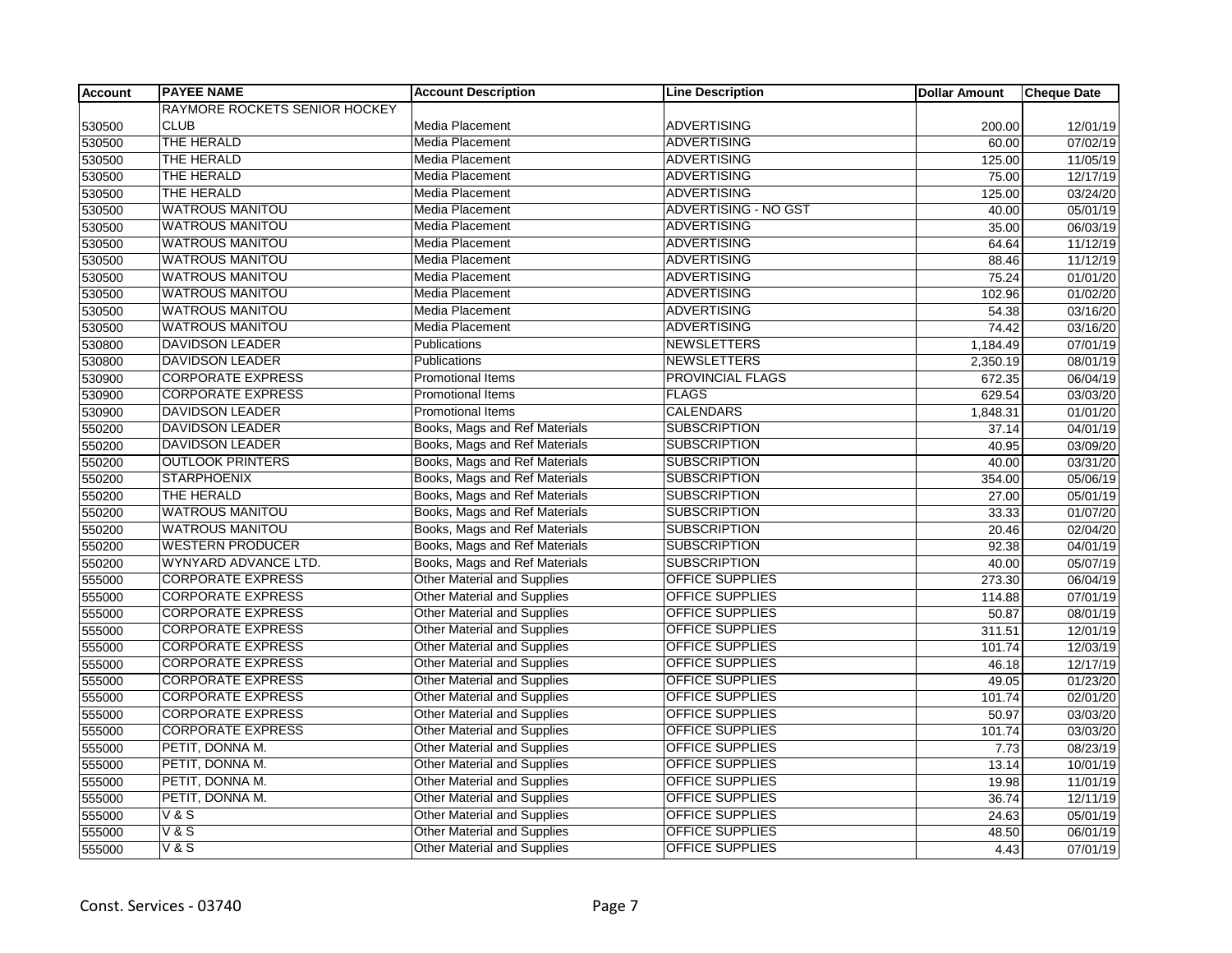| <b>Account</b> | <b>PAYEE NAME</b> | <b>Account Description</b>         | <b>Line Description</b>         | Dollar Amount | <b>Cheque Date</b> |
|----------------|-------------------|------------------------------------|---------------------------------|---------------|--------------------|
| 555000         | V & S             | Other Material and Supplies        | <b>OFFICE SUPPLIES</b>          | 6.65          | 10/01/19           |
| 555000         | <b>V&amp;S</b>    | Other Material and Supplies        | <b>OFFICE SUPPLIES</b>          | 13.61         | 10/01/19           |
| 555000         | <b>V&amp;S</b>    | Other Material and Supplies        | <b>OFFICE SUPPLIES</b>          | 8.46          | 01/01/20           |
| 555000         | <b>V&amp;S</b>    | Other Material and Supplies        | <b>OFFICE SUPPLIES</b>          | 34.26         | 01/01/20           |
| 555000         | <b>V&amp;S</b>    | Other Material and Supplies        | <b>OFFICE SUPPLIES</b>          | 16.57         | 01/01/20           |
| 555000         | <b>V&amp;S</b>    | Other Material and Supplies        | <b>OFFICE SUPPLIES</b>          | 8.47          | 03/01/20           |
| 555000         | <b>V&amp;S</b>    | Other Material and Supplies        | <b>OFFICE SUPPLIES</b>          | 26.14         | 03/01/20           |
| 555000         | <b>V&amp;S</b>    | <b>Other Material and Supplies</b> | <b>OFFICE SUPPLIES</b>          | 4.85          | 03/01/20           |
| 555000         | <b>V&amp;S</b>    | <b>Other Material and Supplies</b> | <b>OFFICE SUPPLIES</b>          | 28.31         | 03/11/20           |
|                |                   |                                    | <b>REIMB: INTERNET SECURITY</b> |               |                    |
| 564600         | BRKICH, GREG P.   | Computer Software - Exp            | <b>ISOFTWARE</b>                | 66.54         | 11/13/19           |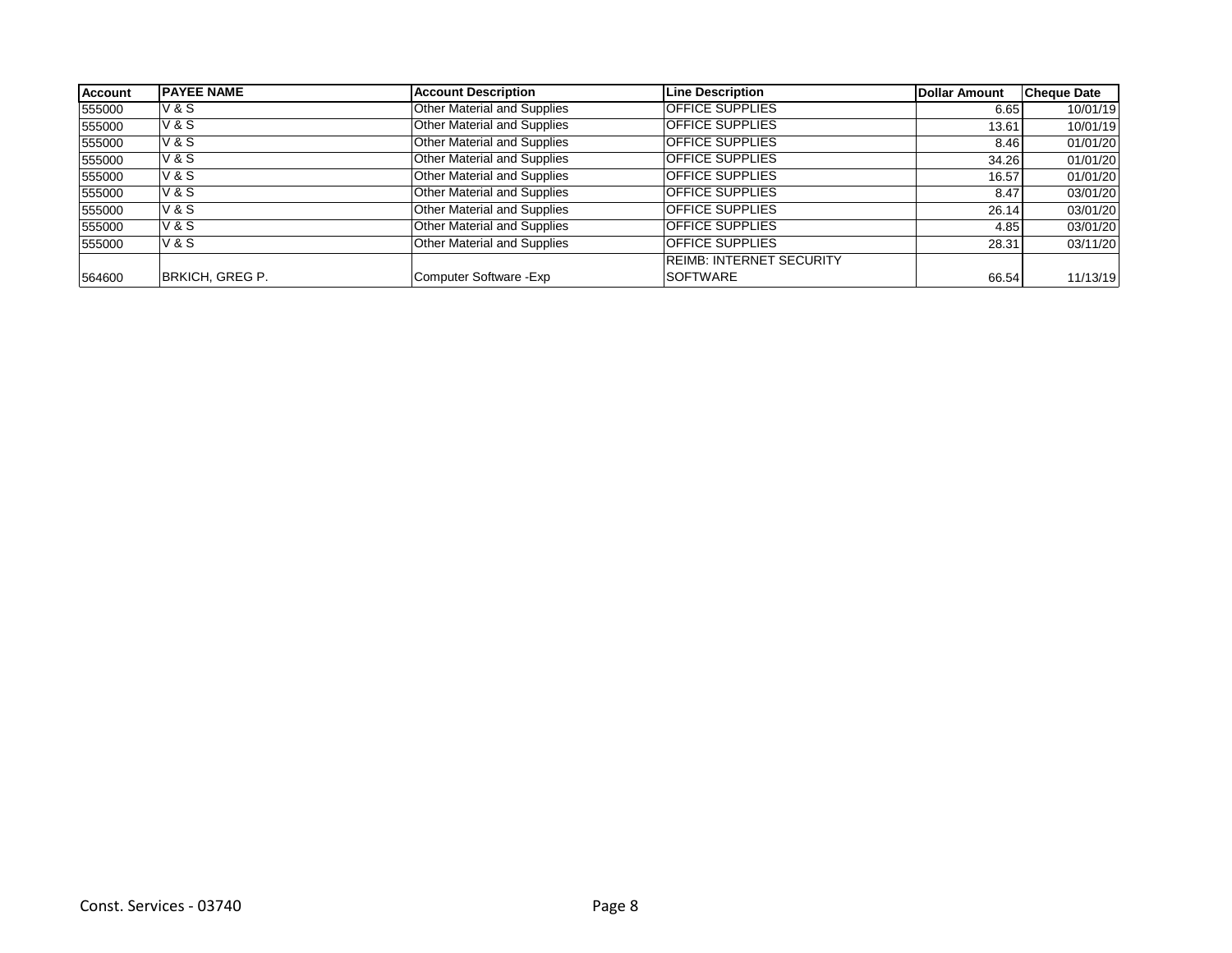## **LEGISLATIVE ASSEMBLY OF SASKATCHEWAN MEMBERS' ACCOUNTABILITY AND DISCLOSURE REPORT For the fiscal year ending March 31, 2020**

#### **DIRECTIVE #6 - CONSTITUENCY ASSISTANT EXPENSES**

**2019-2020 TOTAL: \$69,284.80**

| <b>Account</b> | <b>Payee Name</b> | <b>Account Description</b>    | <b>Dollar Amount</b> | <b>Cheque Date</b> |  |
|----------------|-------------------|-------------------------------|----------------------|--------------------|--|
|                |                   |                               |                      |                    |  |
| 514300         | LYKE, LAVONNE     | Part-Time/Permanent Part-Time | 0.00                 | 04/03/19           |  |
| 514300         | LYKE, LAVONNE     | Part-Time/Permanent Part-Time | 1,935.14             | 04/16/19           |  |
| 514300         | LYKE, LAVONNE     | Part-Time/Permanent Part-Time | 1,720.13             | 05/01/19           |  |
| 514300         | LYKE, LAVONNE     | Part-Time/Permanent Part-Time | 1,720.13             | 05/15/19           |  |
| 514300         | LYKE, LAVONNE     | Part-Time/Permanent Part-Time | 1,505.11             | 05/29/19           |  |
| 514300         | LYKE, LAVONNE     | Part-Time/Permanent Part-Time | 1,787.58             | 06/12/19           |  |
| 514300         | LYKE, LAVONNE     | Part-Time/Permanent Part-Time | 1,564.14             | 06/26/19           |  |
| 514300         | LYKE, LAVONNE     | Part-Time/Permanent Part-Time | 1,256.90             | 07/10/19           |  |
| 514300         | LYKE, LAVONNE     | Part-Time/Permanent Part-Time | 1,857.41             | 07/24/19           |  |
| 514300         | LYKE, LAVONNE     | Part-Time/Permanent Part-Time | 1,787.58             | 08/07/19           |  |
| 514300         | LYKE, LAVONNE     | Part-Time/Permanent Part-Time | 1,340.69             | 08/21/19           |  |
| 514300         | LYKE, LAVONNE     | Part-Time/Permanent Part-Time | 2,094.83             | 09/04/19           |  |
| 514300         | LYKE, LAVONNE     | Part-Time/Permanent Part-Time | 1,340.69             | 09/18/19           |  |
| 514300         | LYKE, LAVONNE     | Part-Time/Permanent Part-Time | 1,920.26             | 10/02/19           |  |
| 514300         | LYKE, LAVONNE     | Part-Time/Permanent Part-Time | 1,787.58             | 10/16/19           |  |
| 514300         | LYKE, LAVONNE     | Part-Time/Permanent Part-Time | 1,787.58             | 11/01/19           |  |
| 514300         | LYKE, LAVONNE     | Part-Time/Permanent Part-Time | 1,117.24             | 11/13/19           |  |
| 514300         | LYKE, LAVONNE     | Part-Time/Permanent Part-Time | 2,011.03             | 11/27/19           |  |
| 514300         | LYKE, LAVONNE     | Part-Time/Permanent Part-Time | 1,284.83             | 12/11/19           |  |
| 514300         | LYKE, LAVONNE     | Part-Time/Permanent Part-Time | 2,011.03             | 12/24/19           |  |
| 514300         | LYKE, LAVONNE     | Part-Time/Permanent Part-Time | 1,117.24             | 01/08/20           |  |
| 514300         | LYKE, LAVONNE     | Part-Time/Permanent Part-Time | 1,564.14             | 01/23/20           |  |
| 514300         | LYKE, LAVONNE     | Part-Time/Permanent Part-Time | 2,234.48             | 02/05/20           |  |
| 514300         | LYKE, LAVONNE     | Part-Time/Permanent Part-Time | 1,787.58             | 02/19/20           |  |
| 514300         | LYKE, LAVONNE     | Part-Time/Permanent Part-Time | 1,340.69             | 03/04/20           |  |
| 514300         | LYKE, LAVONNE     | Part-Time/Permanent Part-Time | 1,976.12             | 03/18/20           |  |
| 514300         | LYKE, LAVONNE     | Part-Time/Permanent Part-Time | 2,234.48             | 04/01/20           |  |
| 514300         | LYKE, LAVONNE     | Part-Time/Permanent Part-Time | 715.07               | 04/09/20           |  |
| 514300         | PETIT, DONNA M.   | Part-Time/Permanent Part-Time | 0.00                 | 04/03/19           |  |
| 514300         | PETIT, DONNA M.   | Part-Time/Permanent Part-Time | 806.31               | 04/16/19           |  |
| 514300         | PETIT, DONNA M.   | Part-Time/Permanent Part-Time | 758.88               | 05/01/19           |  |
| 514300         | PETIT, DONNA M.   | Part-Time/Permanent Part-Time | 758.88               | 05/15/19           |  |
| 514300         | PETIT, DONNA M.   | Part-Time/Permanent Part-Time | 758.88               | 05/29/19           |  |
| 514300         | PETIT, DONNA M.   | Part-Time/Permanent Part-Time | 990.76               | 06/12/19           |  |
| 514300         | PETIT, DONNA M.   | Part-Time/Permanent Part-Time | 990.76               | 06/26/19           |  |
| 514300         | PETIT, DONNA M.   | Part-Time/Permanent Part-Time | 792.61               | 07/10/19           |  |
| 514300         | PETIT, DONNA M.   | Part-Time/Permanent Part-Time | 792.61               | 07/24/19           |  |
| 514300         | PETIT, DONNA M.   | Part-Time/Permanent Part-Time | 990.76               | 08/07/19           |  |